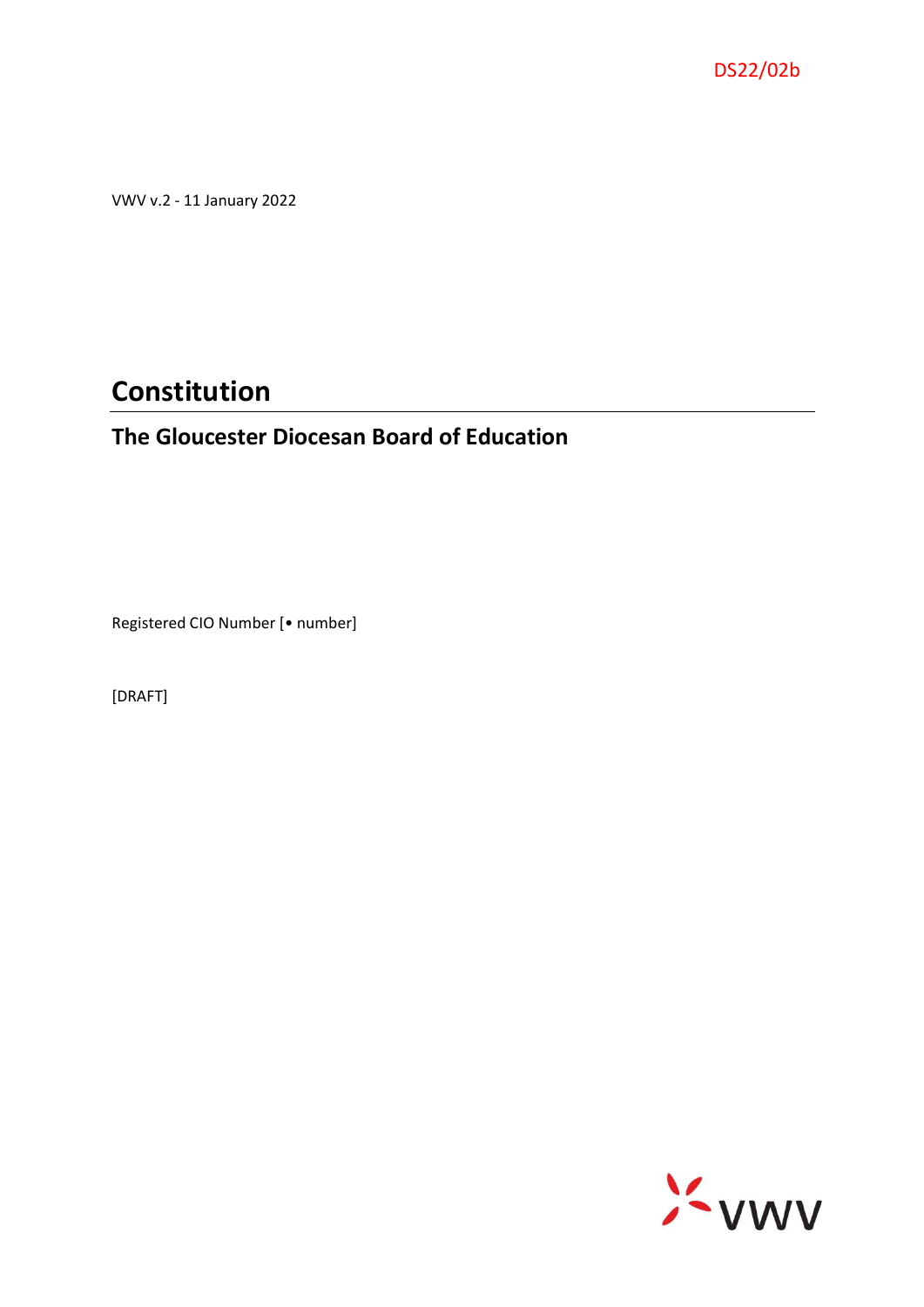# **"Foundation" model Constitution**

**of**

# **The Gloucester Diocesan Board of Education**

#### 1 **Name**

1.1 The name of the Charitable Incorporated Organisation (the **CIO**) is The Gloucester Diocesan Board of Education.

# 2 **National location of principal office**

2.1 The principal office of the CIO is in England.

# <span id="page-1-0"></span>3 **Object(s)**

3.1 The object(s) of the CIO are to advance or assist in the advancement of education consistent with the faith and practice of the Church of England for the public benefit in the Diocese in particular by carrying out the functions of the diocesan board of education for the Diocese under the provisions of the Measure.

#### 4 **Powers**

- 4.1 The CIO has power to do anything which is calculated to further its object(s) or is conducive or incidental to doing so. In particular, the CIO has power to:
	- 4.1.1 to provide advice;
	- 4.1.2 to publish or distribute information in any form;
	- 4.1.3 to co-operate with and to enter into joint ventures, collaborations and partnerships with charitable and non-charitable bodies;
	- 4.1.4 borrow money and to charge the whole or any part of its property as security for the repayment of the money borrowed. The CIO must comply as appropriate with sections 124 and 125 of the Charities Act 2011 (the **2011 Act**), if it wishes to mortgage land;
	- 4.1.5 buy, take on lease or in exchange, hire or otherwise acquire any property and to maintain and equip it for use;
	- 4.1.6 sell, lease or otherwise dispose of all or any part of the property belonging to the CIO. In exercising this power, the CIO must comply as appropriate with sections 117 and 119-123 of the 2011 Act;
	- 4.1.7 employ and remunerate such staff as are necessary for carrying out the work of the CIO. The CIO may employ or remunerate a charity trustee only to the extent that it is permitted to do so by clause [6](#page-2-0) (Benefits and payments to charity trustees and connected persons) and provided it complies with the conditions of that clause;
	- 4.1.8 to enter into contracts to provide services to or on behalf of other bodies;
	- 4.1.9 to open and operate bank accounts and banking facilities;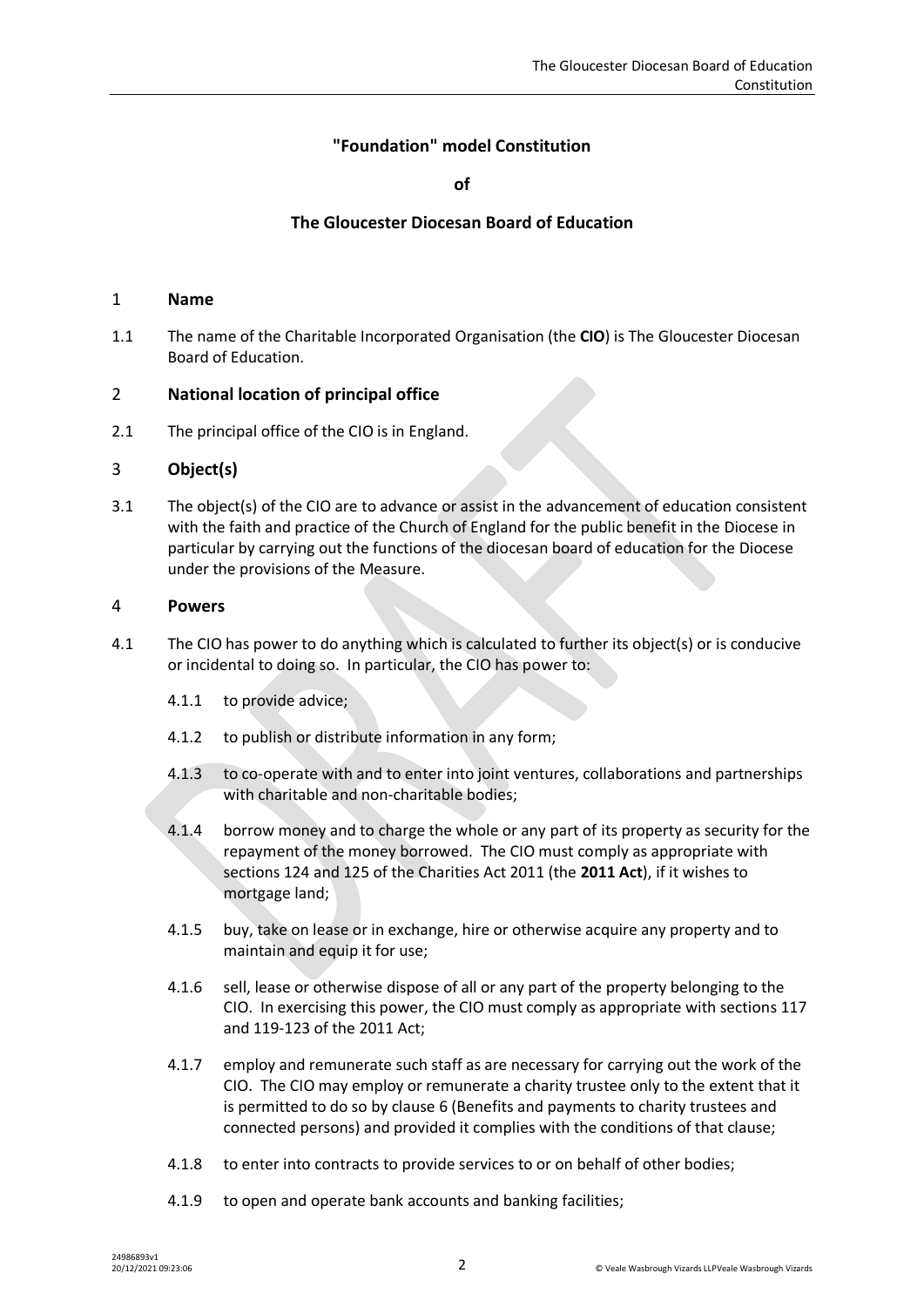- 4.1.10 to solicit and accept grants, donations, endowments, gifts, legacies and bequests of assets on any terms;
- 4.1.11 to enter into any licence or sponsorship agreement;
- 4.1.12 to enter into any contract or agreement (including any finance lease);
- 4.1.13 deposit or invest funds, employ a professional fund-manager, and arrange for the investments or other property of the CIO to be held in the name of a nominee, in the same manner and subject to the same conditions as the trustees of a trust are permitted to do by the Trustee Act 2000.

# 5 **Application of income and property**

- 5.1 The income and property of the CIO must be applied solely towards the promotion of the objects.
	- 5.1.1 A charity trustee is entitled to be reimbursed from the property of the CIO or may pay out of such property reasonable expenses properly incurred by him or her when acting on behalf of the CIO.
	- 5.1.2 A charity trustee may benefit from trustee indemnity insurance cover purchased at the CIO's expense in accordance with, and subject to the conditions in, section 189 of the 2011 Act.
- 5.2 None of the income or property of the CIO may be paid or transferred directly or indirectly by way of dividend, bonus or otherwise by way of profit to any member of the CIO.
- 5.3 Nothing in this clause shall prevent a charity trustee or connected person receiving any benefit or payment which is authorised by clause [6.](#page-2-0)

#### <span id="page-2-0"></span>6 **Benefits and payments to charity trustees and connected persons**

- 6.1 No charity trustee or connected person may:
	- 6.1.1 buy or receive any goods or services from the CIO on terms preferential to those applicable to members of the public;
	- 6.1.2 sell goods, services, or any interest in land to the CIO;
	- 6.1.3 be employed by, or receive any remuneration from, the CIO;
	- 6.1.4 receive any other financial benefit from the CIO;

unless the payment or benefit is permitted by clauses [6.2](#page-2-1) to [6.8](#page-3-0) or authorised by the court or prior written consent has been obtained from the Charity Commission (the **Commission**). In this clause, a **financial benefit** means a benefit, direct or indirect, which is either money or has a monetary value.

#### **Scope and powers permitting charity trustees' or connected persons' benefits**

- <span id="page-2-1"></span>6.2 A charity trustee or connected person may receive a benefit from the CIO as a beneficiary provided that it is available generally to the beneficiaries of the CIO.
- <span id="page-2-2"></span>6.3 A charity trustee or connected person may enter into a contract for the supply of services, or of goods that are supplied in connection with the provision of services, to the CIO where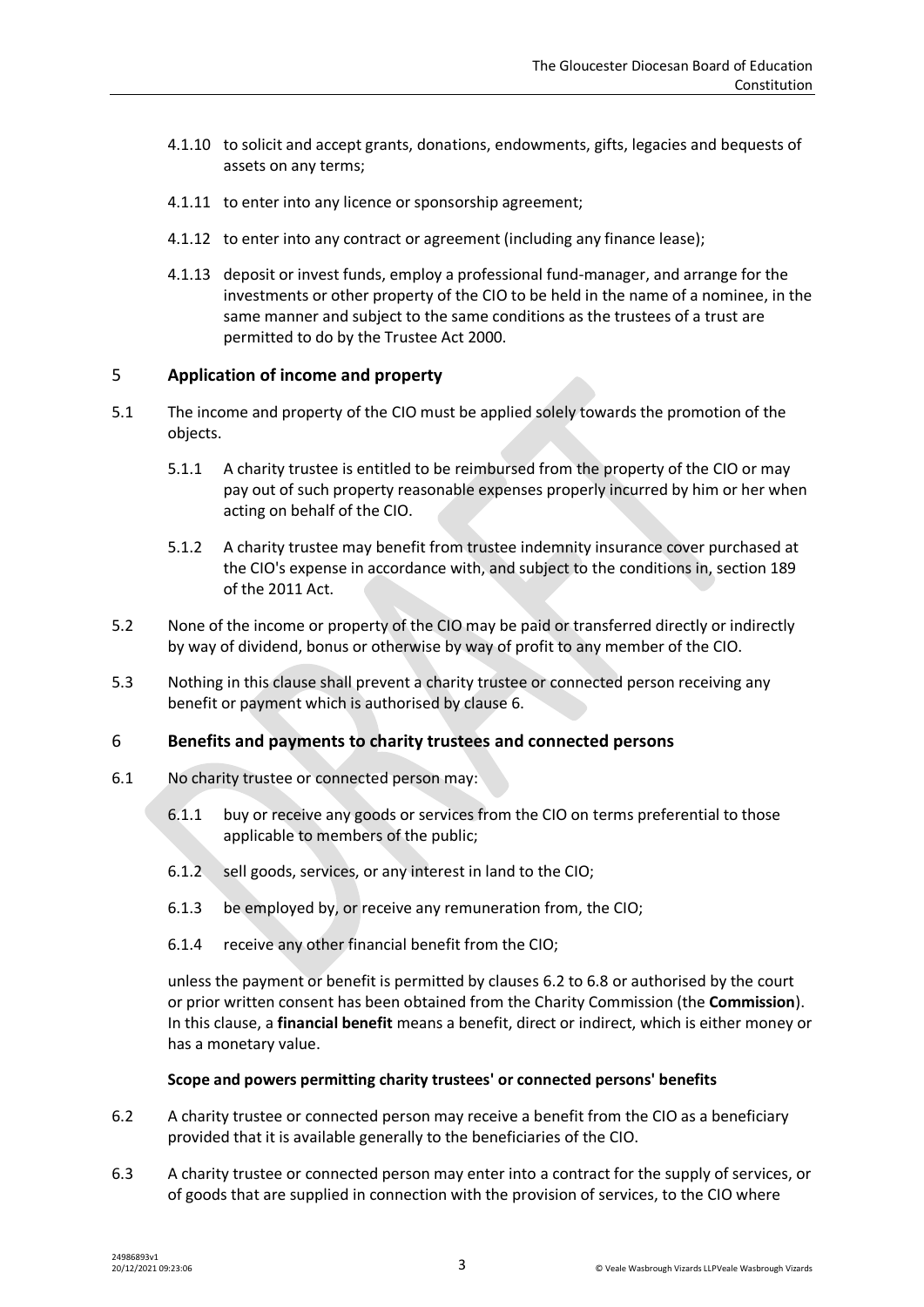that is permitted in accordance with, and subject to the conditions in, sections 185 to 188 of the 2011 Act.

- 6.4 Subject to clause [6.8](#page-3-0) a charity trustee or connected person may provide the CIO with goods that are not supplied in connection with services provided to the CIO by the charity trustee or connected person.
- 6.5 A charity trustee or connected person may receive interest on money lent to the CIO at a reasonable and proper rate which must be not more than the Bank of England bank rate (also known as the base rate).
- 6.6 A charity trustee or connected person may receive rent for premises let by the trustee or connected person to the CIO. The amount of the rent and the other terms of the lease must be reasonable and proper. The charity trustee concerned must withdraw from any meeting at which such a proposal or the rent or other terms of the lease are under discussion.
- 6.7 A charity trustee or connected person may take part in the normal trading and fundraising activities of the CIO on the same terms as members of the public.

# **Payment for supply of goods only - controls**

- <span id="page-3-0"></span>6.8 The CIO and its charity trustees may only rely upon the authority provided by clause [6.3](#page-2-2) if each of the following conditions is satisfied:
	- 6.8.1 The amount or maximum amount of the payment for the goods is set out in a written agreement between the CIO and the charity trustee or connected person supplying the goods (the **supplier**).
	- 6.8.2 The amount or maximum amount of the payment for the goods does not exceed what is reasonable in the circumstances for the supply of the goods in question.
	- 6.8.3 The other charity trustees are satisfied that it is in the best interests of the CIO to contract with the supplier rather than with someone who is not a charity trustee or connected person. In reaching that decision the charity trustees must balance the advantage of contracting with a charity trustee or connected person against the disadvantages of doing so.
	- 6.8.4 The supplier is absent from the part of any meeting at which there is discussion of the proposal to enter into a contract or arrangement with him or her or it with regard to the supply of goods to the CIO.
	- 6.8.5 The supplier does not vote on any such matter and is not to be counted when calculating whether a quorum of charity trustees is present at the meeting.
	- 6.8.6 The reason for their decision is recorded by the charity trustees in the minute book.
	- 6.8.7 A majority of the charity trustees then in office are not in receipt of remuneration or payments authorised by clause [6.](#page-2-0)

#### **Interpretation**

- 6.9 In this clause [6:](#page-2-0)
	- 6.9.1 the **CIO** includes any company in which the CIO:
		- (a) holds more than 50% of the shares; or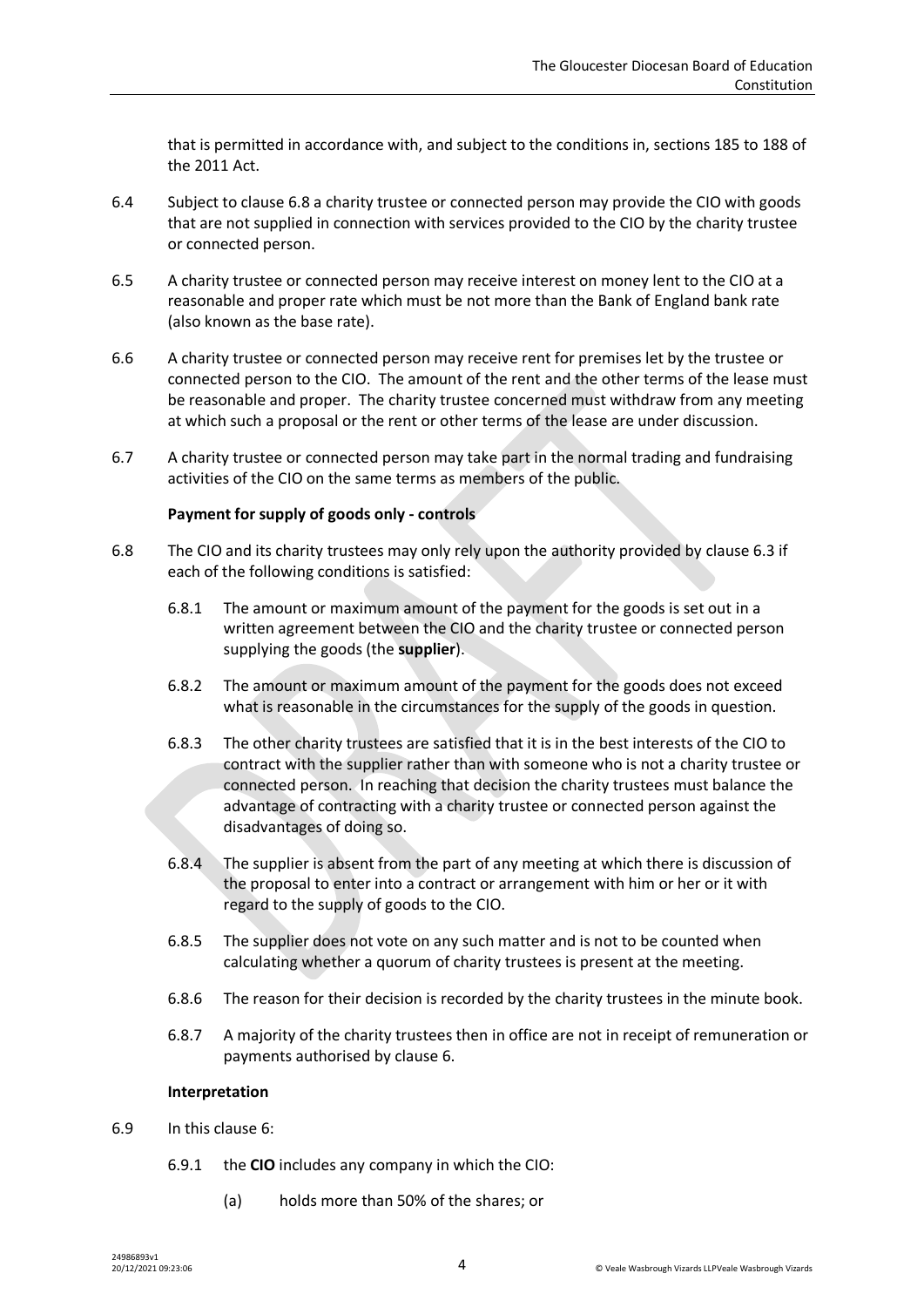- (b) controls more than 50% of the voting rights attached to the shares; or
- (c) has the right to appoint one or more directors to the board of the company;
- 6.9.2 **connected person** includes any person within the definition set out in clause [29](#page-14-0) (Interpretation).

# <span id="page-4-3"></span>7 **Conflicts of interest and conflicts of loyalty**

- <span id="page-4-1"></span>7.1 Subject to clause [7.3](#page-4-0) below, a charity trustee must:
	- 7.1.1 declare the nature and extent of any interest, direct or indirect, which he or she has in a proposed transaction or arrangement with the CIO or in any transaction or arrangement entered into by the CIO which has not previously been declared; and
	- 7.1.2 absent himself or herself from any discussions of the charity trustees in which it is possible that a conflict of interest will arise between his or her duty to act solely in the interests of the CIO and any personal interest (including but not limited to any financial interest).
- 7.2 Any charity trustee absenting himself or herself from any discussions in accordance with this clause must not vote or be counted as part of the quorum in any decision of the charity trustees on the matter.
- <span id="page-4-0"></span>7.3 A conflict of loyalty which would or might arise as a result of a charity trustee also being a director of the Board of Finance or a member of Diocesan Synod, or both, is authorised if:
	- 7.3.1 the conflict relates to a duty of loyalty owed to the Board of Finance or the Diocesan Synod and does not involve a direct or indirect benefit of any nature to the charity trustee or connected person; and
	- 7.3.2 the charity trustee in question declares the conflict in accordance with claus[e 7.1.1](#page-4-1) above.

# 8 **Liability of members to contribute to the assets of the CIO if it is wound up**

8.1 If the CIO is wound up, the members of the CIO have no liability to contribute to its assets and no personal responsibility for settling its debts and liabilities.

# 9 **Charity trustees**

#### <span id="page-4-2"></span>9.1 **Functions and duties of charity trustees**

The charity trustees shall manage the affairs of the CIO and may for that purpose exercise all the powers of the CIO. It is the duty of each charity trustee:

- 9.1.1 to exercise his or her powers and to perform his or her functions in his or her capacity as a trustee of the CIO in the way he or she decides in good faith would be most likely to further the purposes of the CIO; and
- 9.1.2 to exercise, in the performance of those functions, such care and skill as is reasonable in the circumstances having regard in particular to:
	- (a) any special knowledge or experience that he or she has or holds himself or herself out as having; and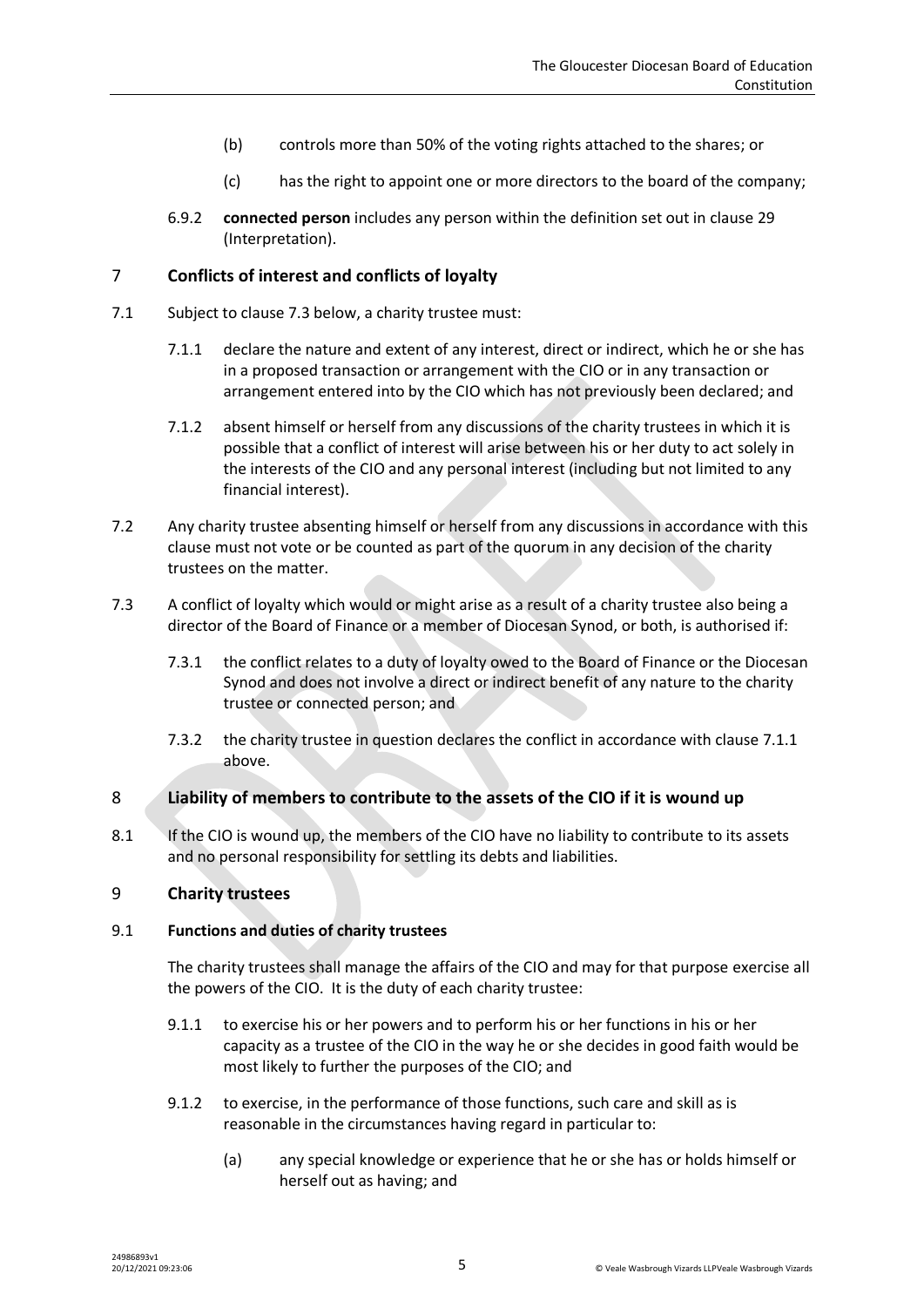(b) if he or she acts as a charity trustee of the CIO in the course of a business or profession, to any special knowledge or experience that it is reasonable to expect of a person acting in the course of that kind of business or profession.

# 9.2 **Eligibility for trusteeship**

- 9.2.1 Every charity trustee must be a natural person.
- 9.2.2 No individual may be appointed as a charity trustee of the CIO:
	- (a) if he or she is under the age of 16 years; or
	- (b) if he or she would automatically cease to hold office under the provisions of claus[e 12.2.9.](#page-7-0)
- 9.2.3 No one is entitled to act as a charity trustee whether on appointment or on any reappointment until he or she has expressly acknowledged, in whatever way the charity trustees decide, his or her acceptance of the office of charity trustee.
- 9.2.4 At least one of the charity trustees of the CIO must be 18 years of age or over. If there is no charity trustee aged 18 years of age or over, the remaining charity trustees may only act to call a meeting of the charity trustees, or appoint a new charity trustee.

#### 9.3 **Number of charity trustees**

- 9.3.1 There must be at least 11 and a maximum of 15 charity trustees, comprising:
	- (a) the ex-officio trustee in accordance with claus[e 10.1](#page-6-0) below;
	- (b) the appointed trustee in accordance with clause [10.2](#page-6-1) below;
	- (c) the elected trustees in accordance with clause [10.3](#page-6-2) below; and
	- (d) the co-opted trustees in accordance with clause [10.4](#page-6-3) below.
- 9.3.2 If the number falls below this minimum, the remaining charity trustee or trustees may act only to call a meeting of the charity trustees, or appoint a new charity trustee.
- 9.3.3 In selecting individuals for appointment, election or co-option as charity trustees regard must be had to the desirability of securing that a variety of relevant skills is available among the charity trustees.

#### 9.4 **First charity trustees**

9.4.1 The first charity trustees are as follows:

 $(a)$  [• name] [type of trustee]

- $(b)$  [• name] [type of trustee]
- $(c)$  [• name] [type of trustee]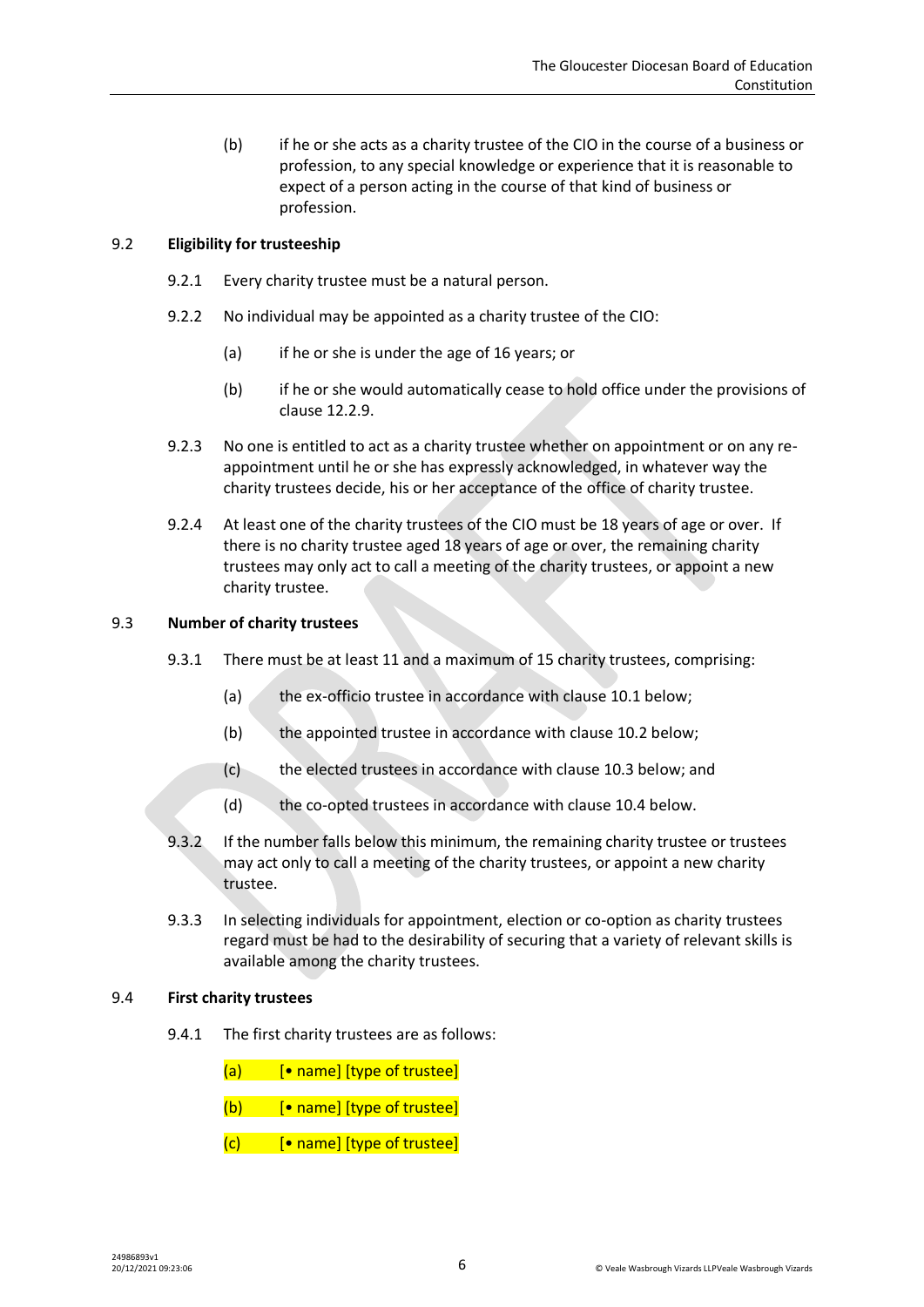# 10 **Appointment of charity trustees**

#### <span id="page-6-0"></span>10.1 **Ex-officio trustee**

10.1.1 The individual appointed from time to time as the Bishop shall automatically (**exofficio**) be a charity trustee of the CIO for as long as he or she holds that office.

#### <span id="page-6-1"></span>10.2 **Appointed charity trustees**

- 10.2.1 The Bishop shall appoint one charity trustee in accordance with the terms of the DBE Scheme.
- 10.2.2 The appointed charity trustee shall hold office in accordance with the terms of the DBE Scheme.
- 10.2.3 Where a casual vacancy arises the Bishop may appoint an individual to fill the vacancy in accordance with the terms of the DBE Scheme.

#### <span id="page-6-2"></span>10.3 **Elected charity trustees**

- 10.3.1 The Diocesan Synod (the **appointing body**) may appoint 8 charity trustees.
- 10.3.2 Any appointment must be made in accordance with the terms of the DBE Scheme.
- 10.3.3 The terms of appointment for each elected charity trustee shall be determined by the Diocesan Synod in accordance with the DBE Scheme.
- 10.3.4 Where a casual vacancy among the elected charity trustees, the Diocesan Synod may fill the vacancy in accordance with the terms of the DBE Scheme.
- 10.3.5 A charity trustee appointed by the appointing body has the same duty under clause [9.1](#page-4-2) as the other charity trustees to act in the way he or she decides in good faith would be most likely to further the purposes of the CIO.

#### <span id="page-6-3"></span>10.4 **Co-opted charity trustees**

- 10.4.1 The charity trustees may appoint by majority resolution at least 4 and up to 5 coopted charity trustees.
- 10.4.2 The term of office of co-opted charity trustees shall be [3] years.
- 10.4.3 Where a casual vacancy among the co-opted charity trustees, the charity trustees may fill the vacancy and the individual appointed shall hold office only for the unexpired part of the term of the preceding co-opted trustee.

#### 11 **Information for new charity trustees**

- 11.1 The charity trustees will make available to each new charity trustee, on or before his or her first appointment:
	- 11.1.1 a copy of the current version of this constitution; and
	- 11.1.2 a copy of the CIO's latest Trustees' Annual Report and statement of accounts.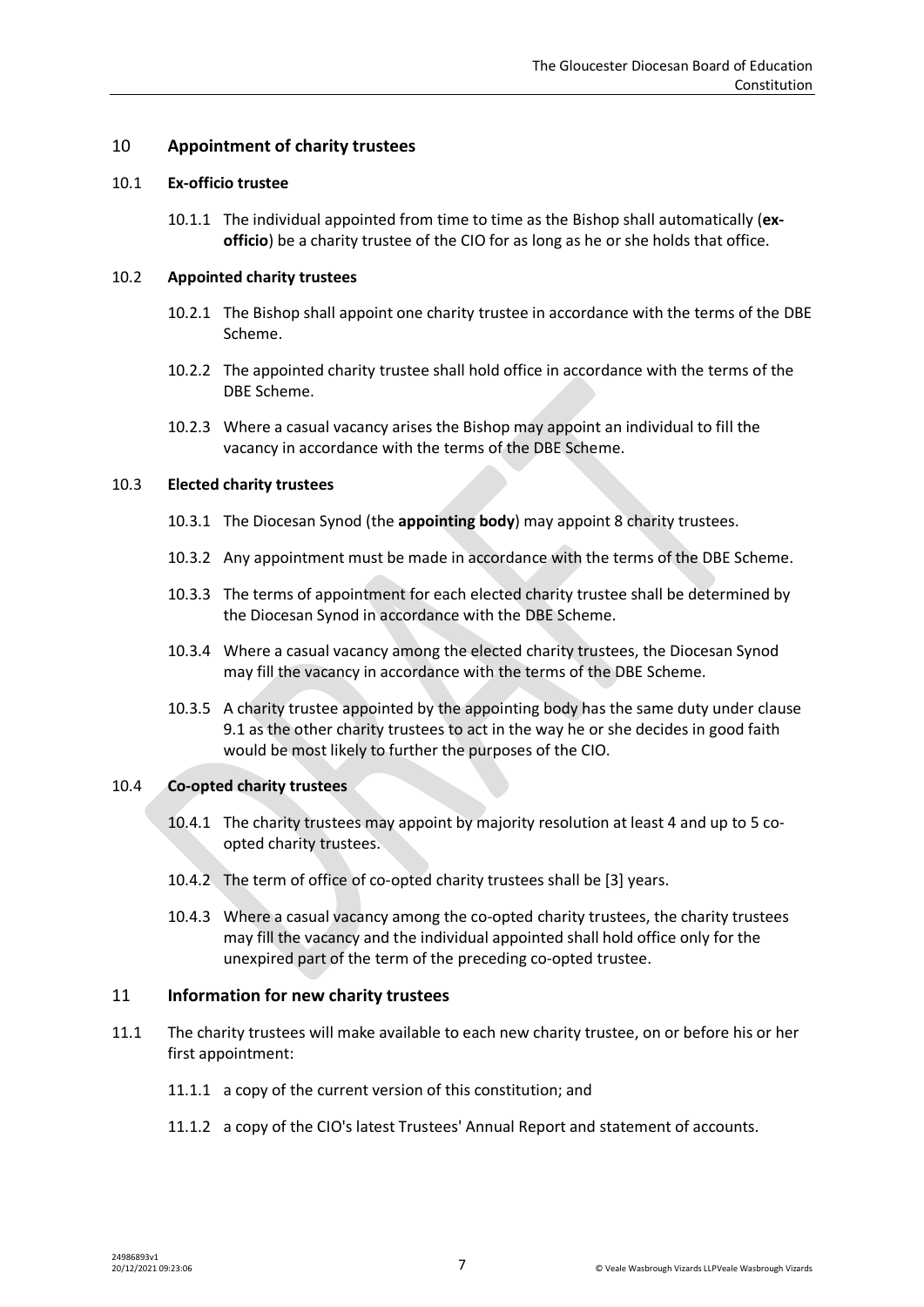# 12 **Retirement and removal of charity trustees**

- 12.1 Subject to clause [12.2](#page-7-1) below, the ex-officio trustees, the appointed trustees and the elected trustees shall cease to hold office in accordance with the terms of the DBE Scheme.
- <span id="page-7-3"></span><span id="page-7-1"></span>12.2 Subject to clause [12.3](#page-7-2) below, a charity trustee ceases to hold office if he or she:
	- 12.2.1 retires by notifying the CIO in writing (but only if enough charity trustees will remain in office when the notice of resignation takes effect to form a quorum for meetings);
	- 12.2.2 in the written opinion, given to the CIO, of a registered medical practitioner treating that person, has become physically or mentally incapable of acting as a charity trustee and may remain so for more than 3 months;
	- 12.2.3 is absent without the permission of the charity trustees from all of their meetings held within a period of 6 months and the charity trustees resolve that his or her office be vacated;
	- 12.2.4 is at any time considered by the CIO (following advice from the diocesan safeguarding adviser) to be unsuitable to have access to children, young persons or vulnerable adults and the other charity trustees resolve that his or her office should be vacated;
	- 12.2.5 is convicted of an offence and the other charity trustees resolve that it is undesirable in the interests of the CIO that he or she remains as a charity trustee;
	- 12.2.6 is removed by resolution passed by at least 75% of the other charity trustees;
	- 12.2.7 dies;
	- 12.2.8 in the case of the ex-officio trustee, ceases to hold the relevant office;
	- 12.2.9 is disqualified from acting as a charity trustee by virtue of sections 178-180 of the 2011 Act (or any statutory re-enactment or modification of that provision).
- <span id="page-7-4"></span><span id="page-7-2"></span><span id="page-7-0"></span>12.3 A charity trustee who is suspended by the Charity Commission from acting as a charity trustee is, for the period of that suspension, suspended as a charity trustee of the CIO.
- 12.4 In the case of a charity trustee who is appointed by the Bishop or elected by the Diocesan Synod, the powers in clauses [12.2.2](#page-7-3) to [12.2.6](#page-7-4) (inclusive) may be exercised only if the Bishop gives his or her approval.
- 12.5 A co-opted charity trustee who has served for [3] consecutive terms may not be reappointed for a [fourth] consecutive term but may be reappointed after an interval of at least [one year.

# 13 **Taking of decisions by charity trustees**

- 13.1 Any decision may be taken either:
	- 13.1.1 at a meeting of the charity trustees; or
	- 13.1.2 by resolution in writing or electronic form agreed by a majority of all of the charity trustees, which may comprise either a single document or several documents containing the text of the resolution in like form to which the majority of all of the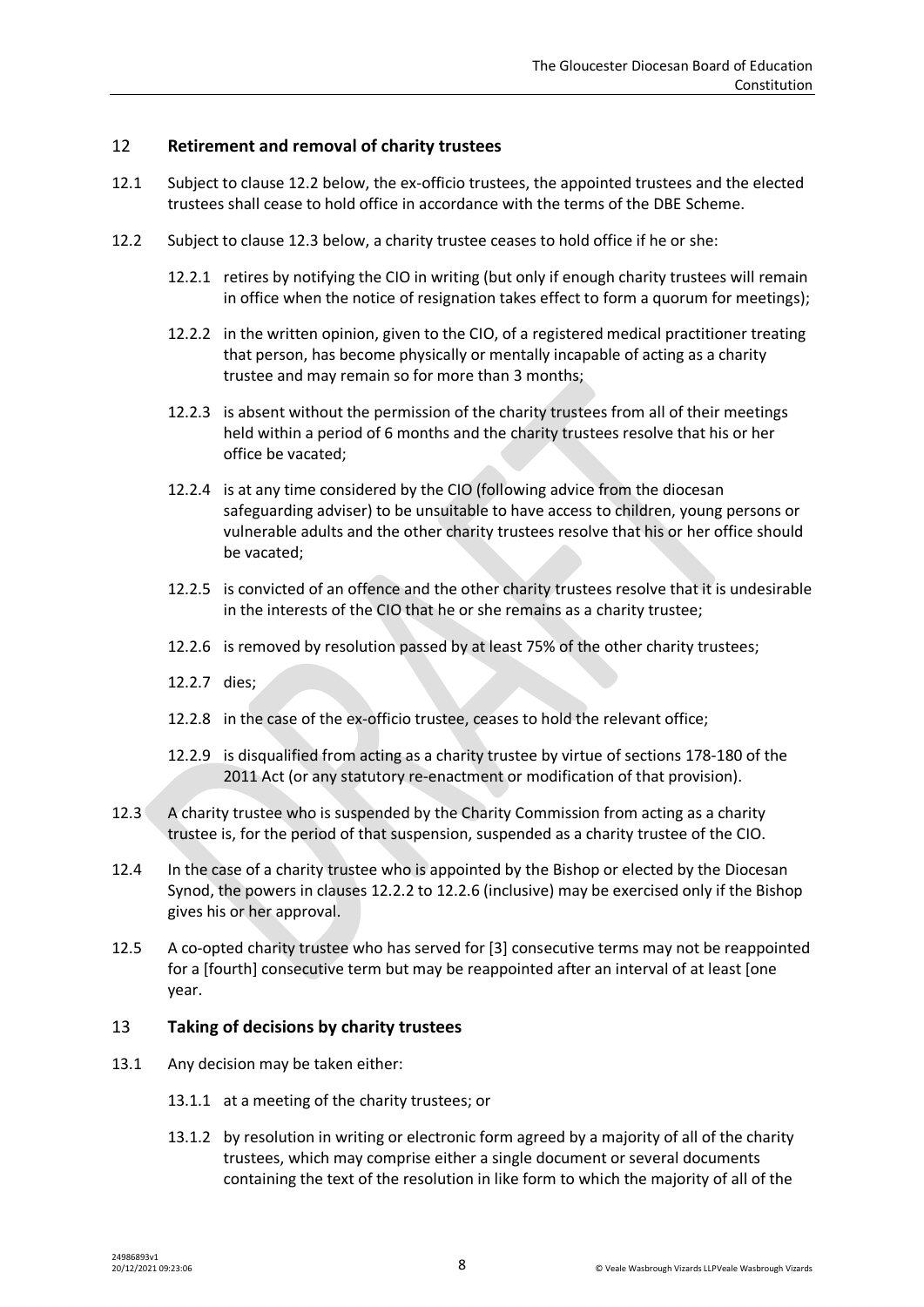charity trustees has signified their agreement. Such a resolution shall be effective provided that:

- (a) a copy of the proposed resolution has been sent, at or as near as reasonably practicable to the same time, to all of the charity trustees; and
- (b) the majority of all of the charity trustees has signified agreement to the resolution in a document or documents which has or have been authenticated by their signature, by a statement of their identity accompanying the document or documents, or in such other manner as the charity trustees have previously resolved, and delivered to the CIO at its principal office or such other place as the trustees may resolve within 28 days of the circulation date.

# 14 **Delegation by charity trustees**

- <span id="page-8-0"></span>14.1 The charity trustees may delegate any of their powers or functions to a committee or committees, and, if they do, they shall determine the terms and conditions on which the delegation is made. The charity trustees may at any time alter those terms and conditions, or revoke the delegation.
- 14.2 The power granted by clause [14.1](#page-8-0) is in addition to the power of delegation in the General Regulations and any other power of delegation available to the charity trustees, but is subject to the following requirements:
	- 14.2.1 a committee may consist of 2 or more persons, but at least one member of each committee must be a charity trustee;
	- 14.2.2 the acts and proceedings of any committee must be brought to the attention of the charity trustees as a whole as soon as is reasonably practicable; and
	- 14.2.3 the charity trustees shall from time to time review the arrangements which they have made for the delegation of their powers.

#### 15 **Meetings of charity trustees**

#### <span id="page-8-2"></span>15.1 **Calling meetings**

- 15.1.1 Any charity trustee may call a meeting of the charity trustees.
- 15.1.2 Subject to that, the charity trustees shall decide how their meetings are to be called, and what notice is required.

#### <span id="page-8-1"></span>15.2 **Chairing of meetings**

15.2.1 The Bishop, or another charity trustee appointed as chair in consultation with the Bishop, shall chair meetings of the charity trustees.

#### 15.3 **Procedure at meetings**

15.3.1 No decision shall be taken at a meeting unless a quorum is present at the time when the decision is taken. The quorum is [5] charity trustees, or the number nearest to one half of the total number of charity trustees, whichever is greater, or such larger number as the charity trustees may decide from time to time and provided that the majority of trustees are elected charity trustees. A charity trustee shall not be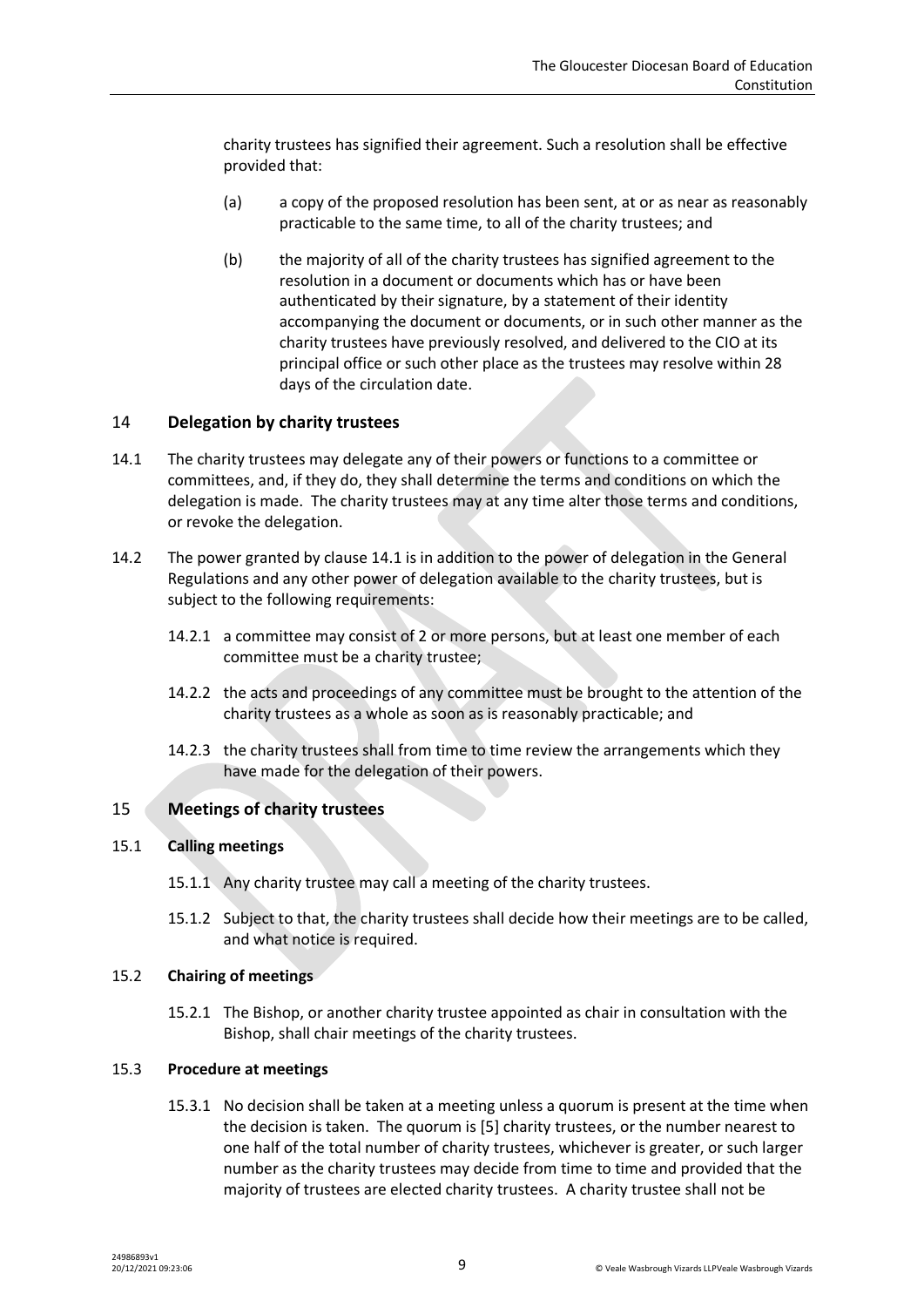counted in the quorum present when any decision is made about a matter upon which he or she is not entitled to vote.

- 15.3.2 Questions arising at a meeting shall be decided by a majority of those eligible to vote.
- 15.3.3 In the case of an equality of votes, the person who chairs the meeting shall have a second or casting vote.

#### <span id="page-9-2"></span>15.4 **Participation in meetings by electronic means**

- 15.4.1 A meeting may be held by suitable electronic means agreed by the charity trustees in which each participant may communicate with all the other participants.
- 15.4.2 Any charity trustee participating at a meeting by suitable electronic means agreed by the charity trustees in which a participant or participants may communicate with all the other participants shall qualify as being present at the meeting.
- 15.4.3 Meetings held by electronic means must comply with rules for meetings, including chairing and the taking of minutes.

# 16 **Membership of the CIO**

- 16.1 The members of the CIO shall be its charity trustees for the time being. The only persons eligible to be members of the CIO are its charity trustees. Membership of the CIO cannot be transferred to anyone else.
- 16.2 Any member and charity trustee who ceases to be a charity trustee automatically ceases to be a member of the CIO.

# <span id="page-9-1"></span>17 **Decisions which must be made by the members of the CIO**

- <span id="page-9-0"></span>17.1 Any decision to:
	- 17.1.1 amend the constitution of the CIO;
	- 17.1.2 amalgamate the CIO with, or transfer its undertaking to, one or more other charitable incorporated organisations, in accordance with the 2011 Act; or
	- 17.1.3 wind up or dissolve the CIO (including transferring its business to any other charity);

must be made by a resolution of the members of the CIO (rather than a resolution of the charity trustees).

- 17.2 Decisions of the members may be made either:
	- 17.2.1 by resolution at a general meeting; or
	- 17.2.2 by resolution in writing, in accordance with clause [17.4.](#page-10-0)
- 17.3 Any decision specified in claus[e 17.1](#page-9-0) must be made in accordance with the provisions of claus[e 27](#page-13-0) (Amendment of constitution), claus[e 28](#page-13-1) (Voluntary winding up or dissolution), or the provisions of the 2011 Act, the General Regulations or the Dissolution Regulations as applicable. Those provisions require the resolution to be agreed by a 75% majority of those members voting at a general meeting, or agreed by all members in writing.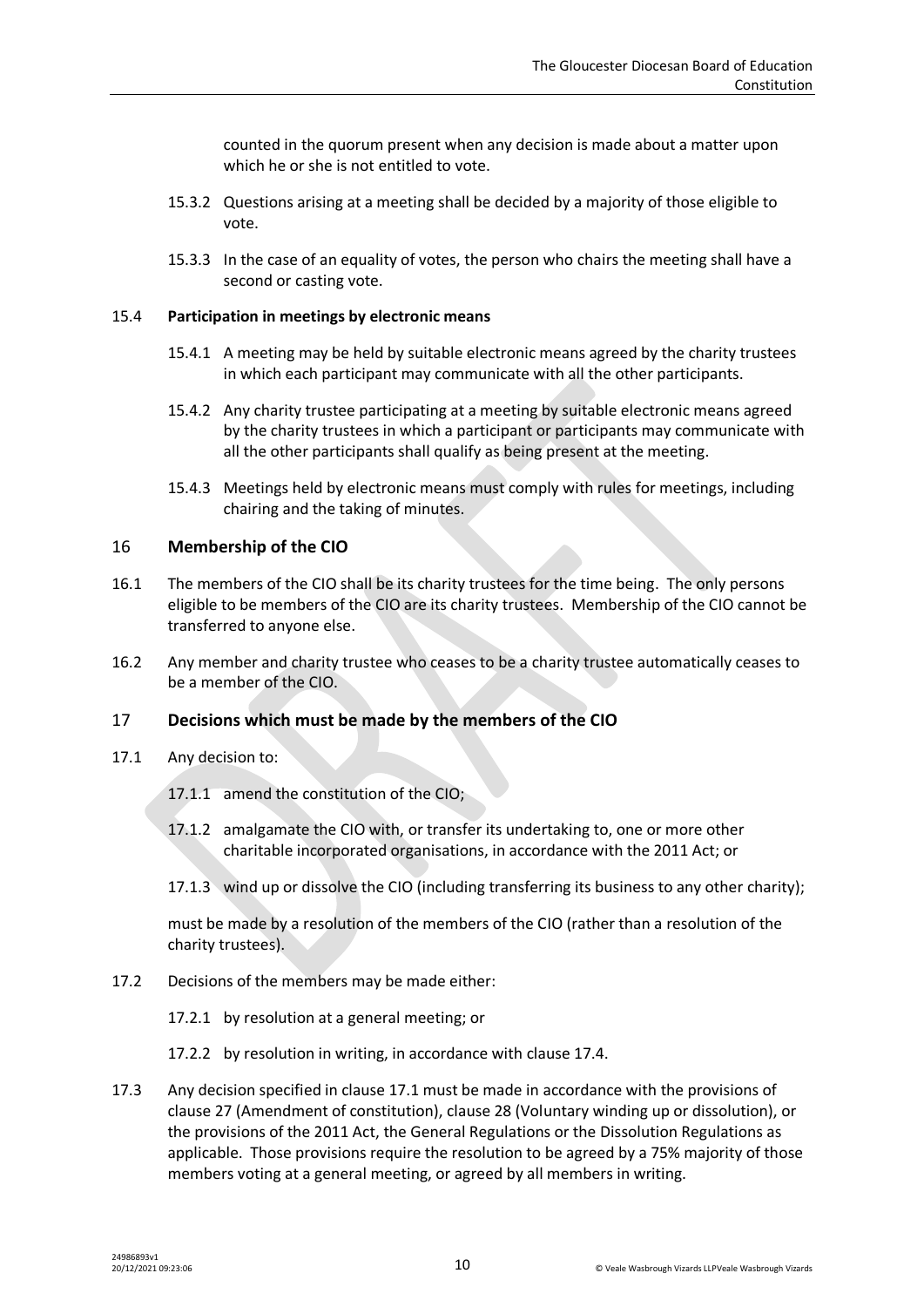- <span id="page-10-0"></span>17.4 Except where a resolution in writing must be agreed by all the members, such a resolution may be agreed by a simple majority of all the members who are entitled to vote on it. Such a resolution shall be effective provided that:
	- 17.4.1 a copy of the proposed resolution has been sent to all the members eligible to vote; and
	- 17.4.2 the required majority of members has signified its agreement to the resolution in a document or documents which are received at the principal office within the period of 28 days beginning with the circulation date. The document signifying a member's agreement must be authenticated by their signature, by a statement of their identity accompanying the document, or in such other manner as the CIO has specified.
- 17.5 The resolution in writing may comprise several copies to which one or more members has signified their agreement. Eligibility to vote on the resolution is limited to members who are members of the CIO on the date when the proposal is first circulated.

# <span id="page-10-3"></span>18 **General meetings of members**

# 18.1 **Calling of general meetings of members**

18.1.1 The charity trustees may designate any of their meetings as a general meeting of the members of the CIO. The purpose of such a meeting is to discharge any business which must by law be discharged by a resolution of the members of the CIO as specified in claus[e 17](#page-9-1) (Decisions which must be made by the members of the CIO).

# <span id="page-10-2"></span>18.2 **Notice of general meetings of members**

- 18.2.1 The minimum period of notice required to hold a general meeting of the members of the CIO is 14 clear days.
- 18.2.2 Except where a specified period of notice is strictly required by another clause in this constitution, by the 2011 Act or by the General Regulations, a general meeting may be called by shorter notice if it is so agreed by a majority of the members of the CIO.
- 18.2.3 Proof that an envelope containing a notice was properly addressed, prepaid and posted; or that an electronic form of notice was properly addressed and sent, shall be conclusive evidence that the notice was given. Notice shall be deemed to be given 48 hours after it was posted or sent.

# 18.3 **Procedure at general meetings of members**

18.3.1 The provisions in claus[e 15.2](#page-8-1) to [15.4](#page-9-2) governing the chairing of meetings, procedure at meetings and participation in meetings by electronic means apply to any general meeting of the members, with all references to charity trustees to be taken as references to members.

# 19 **Saving provisions**

- <span id="page-10-1"></span>19.1 Subject to clause [19.2,](#page-11-0) all decisions of the charity trustees, or of a committee of charity trustees, shall be valid notwithstanding the participation in any vote of a charity trustee:
	- 19.1.1 who was disqualified from holding office;
	- 19.1.2 who had previously retired or who had been obliged by the constitution to vacate office;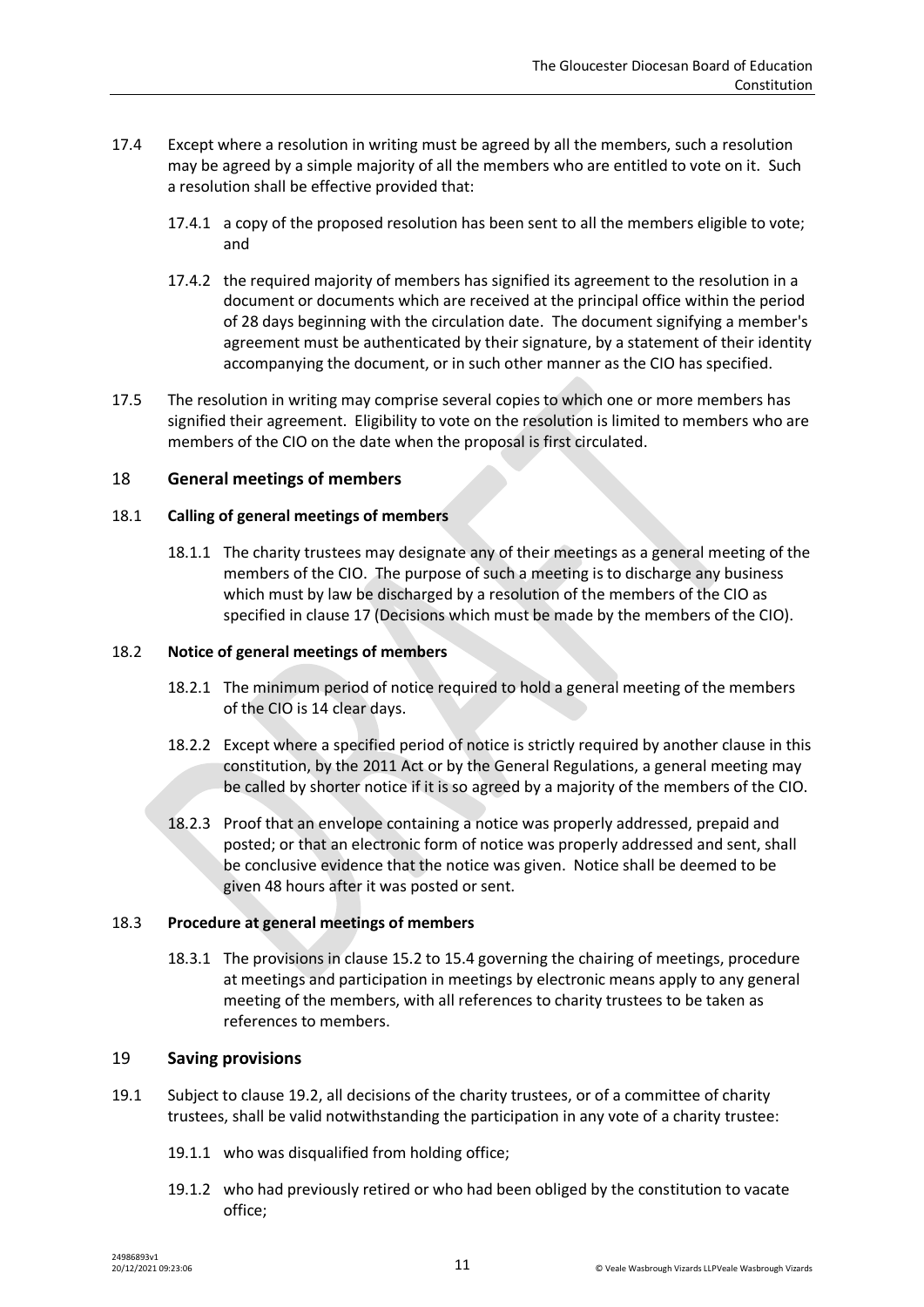19.1.3 who was not entitled to vote on the matter, whether by reason of a conflict of interest or otherwise;

if, without the vote of that charity trustee and that charity trustee being counted in the quorum, the decision has been made by a majority of the charity trustees at a quorate meeting.

<span id="page-11-0"></span>19.2 Claus[e 19.1](#page-10-1) does not permit a charity trustee to keep any benefit that may be conferred upon him or her by a resolution of the charity trustees or of a committee of charity trustees if, but for clause [19.1,](#page-10-1) the resolution would have been void, or if the charity trustee has not complied with clause [7](#page-4-3) (Conflicts of interest).

# 20 **Execution of documents**

- 20.1 The CIO shall execute documents either by signature or by affixing its seal (if it has one).
- 20.2 A document is validly executed by signature if it is signed by at least two of the charity trustees.
- 20.3 If the CIO has a seal:
	- 20.3.1 it must comply with the provisions of the General Regulations;
	- 20.3.2 the seal must only be used by the authority of the charity trustees or of a committee of charity trustees duly authorised by the charity trustees; and
	- 20.3.3 the charity trustees may determine who shall sign any document to which the seal is affixed and unless otherwise so determined it shall be signed by two charity trustees.

# 21 **Use of electronic communications**

- 21.1 The CIO will comply with the requirements of the Communications Provisions in the General Regulations and in particular:
	- 21.1.1 the requirement to provide within 21 days to any member on request a hard copy of any document or information sent to the member otherwise than in hard copy form; and
	- 21.1.2 any requirements to provide information to the Commission in a particular form or manner.

# 21.2 **To the CIO**

21.2.1 Any member or charity trustee of the CIO may communicate electronically with the CIO to an address specified by the CIO for the purpose, so long as the communication is authenticated in a manner which is satisfactory to the CIO.

# 21.3 **By the CIO**

21.3.1 Any member or charity trustee of the CIO, by providing the CIO with his or her email address or similar, is taken to have agreed to receive communications from the CIO in electronic form at that address, unless the member has indicated to the CIO his or her unwillingness to receive such communications in that form.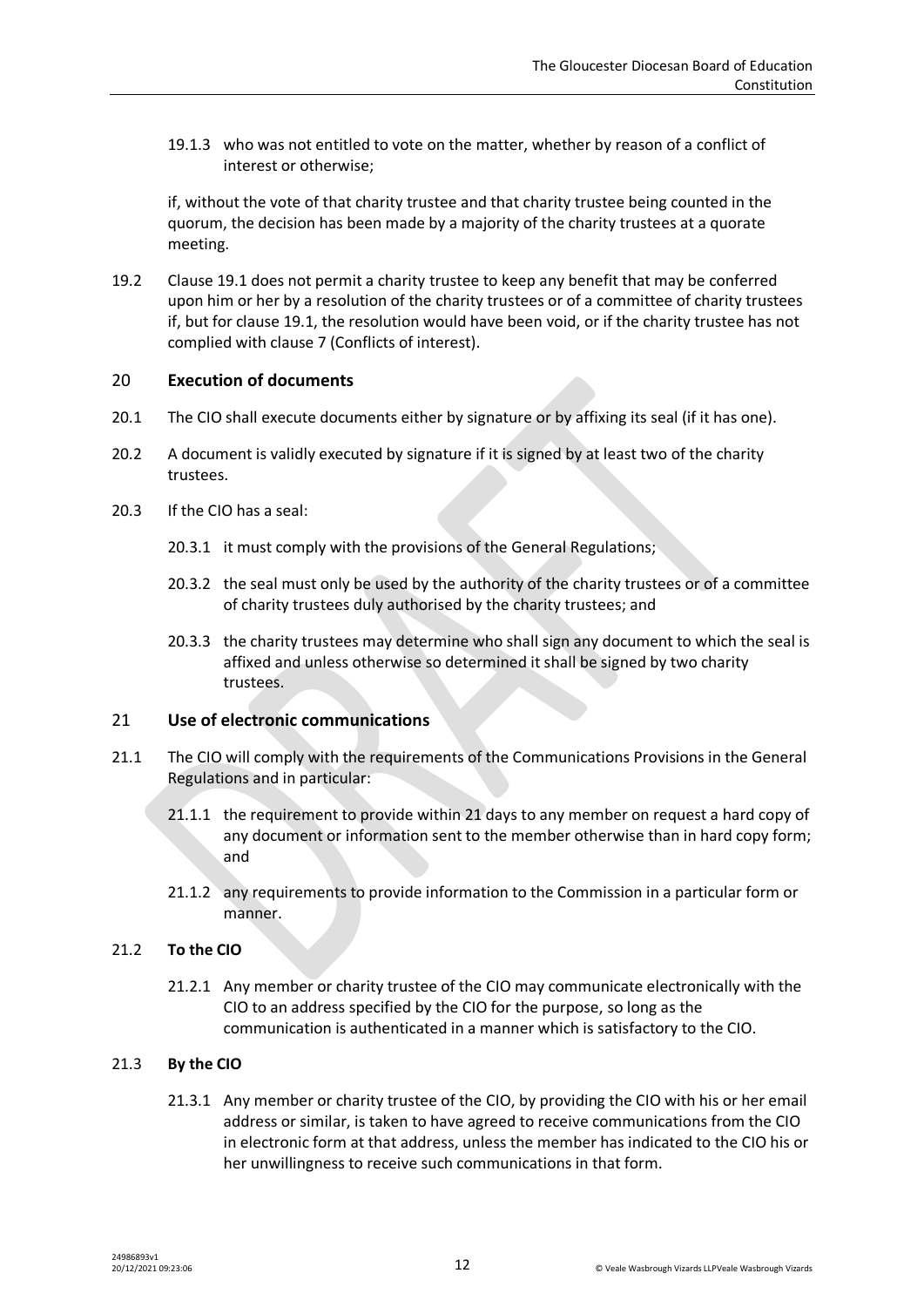- 21.3.2 The charity trustees may, subject to compliance with any legal requirements, by means of publication on its website:
	- (a) provide the members with the notice referred to in clause [18.2](#page-10-2) (Notice of general meetings); and
	- (b) give charity trustees notice of their meetings in accordance with clause [15.1](#page-8-2) (Calling meetings).
- 21.3.3 The charity trustees must:
	- (a) take reasonable steps to ensure that members and charity trustees are promptly notified of the publication of any such notice or proposal; and
	- (b) send any such notice or proposal in hard copy form to any member or charity trustee who has not consented to receive communications in electronic form.

# 22 **Keeping of registers**

22.1 The CIO must comply with its obligations under the General Regulations in relation to the keeping of, and provision of access to, a (combined) register of its members and charity trustees.

#### 23 **Minutes**

- 23.1 The charity trustees must keep minutes of all:
	- 23.1.1 appointments of officers made by the charity trustees;
	- 23.1.2 proceedings at general meetings of the CIO;
	- 23.1.3 meetings of the charity trustees and committees of charity trustees including:
		- (a) the names of the charity trustees present at the meeting;
		- (b) the decisions made at the meetings; and
		- (c) where appropriate the reasons for the decisions;
	- 23.1.4 decisions made by the charity trustees otherwise than in meetings.

#### 24 **Accounting records, accounts, annual reports and returns, register maintenance**

- 24.1 The charity trustees must comply with the requirements of the 2011 Act with regard to the keeping of accounting records, to the preparation and scrutiny of statements of account, and to the preparation of annual reports and returns. The statements of account, reports and returns must be sent to the Charity Commission, regardless of the income of the CIO, within 10 months of the financial year end.
- 24.2 The charity trustees must comply with their obligation to inform the Commission within 28 days of any change in the particulars of the CIO entered on the Central Register of Charities.

#### 25 **Rules**

25.1 The charity trustees may from time to time make such reasonable and proper rules or byelaws as they may deem necessary or expedient for the proper conduct and management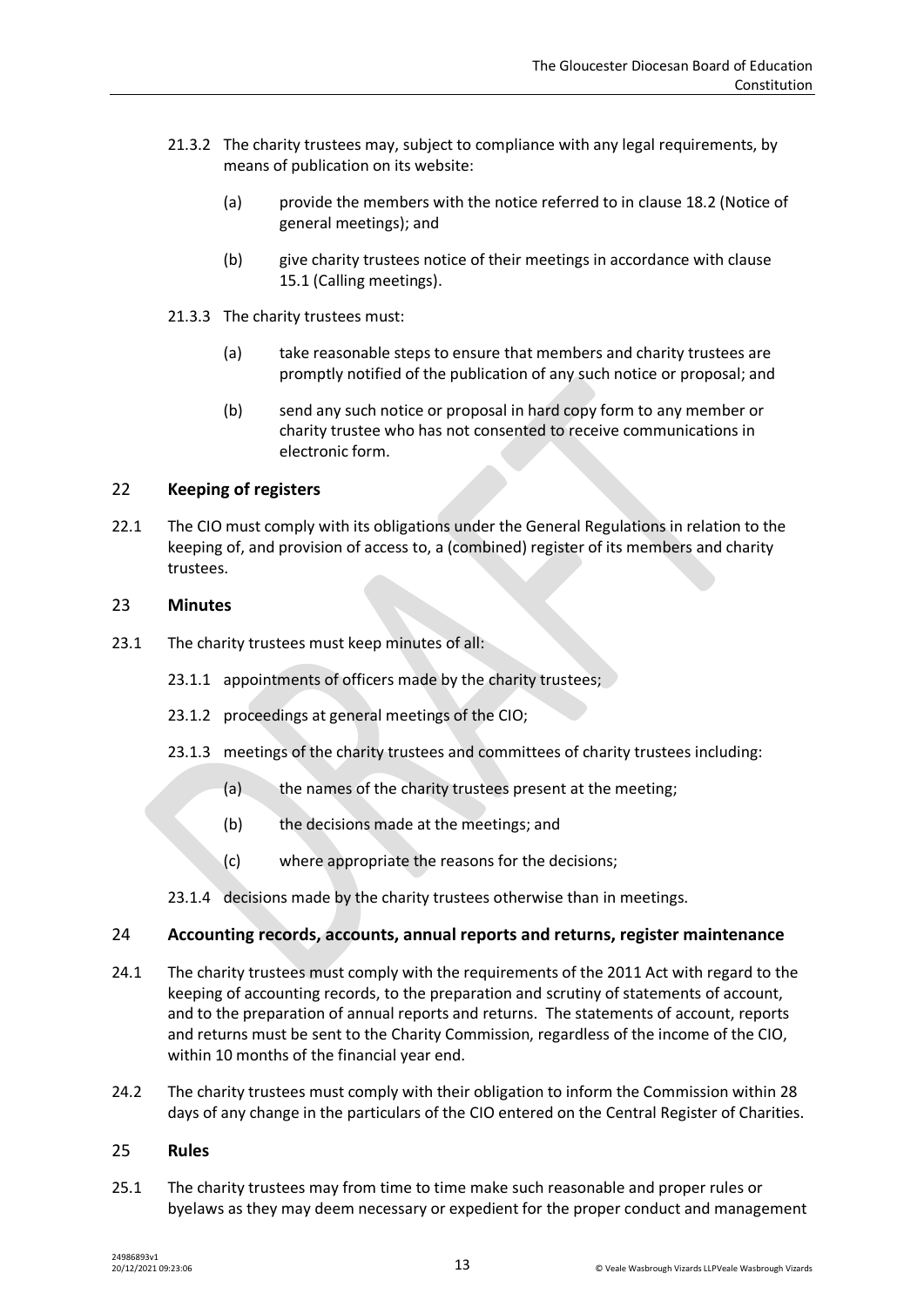of the CIO, but such rules or bye laws must not be inconsistent with any provision of this constitution. Copies of any such rules or bye laws currently in force must be made available to any member of the CIO on request.

# 26 **Disputes**

26.1 If a dispute arises between members of the CIO about the validity or propriety of anything done by the members under this constitution, and the dispute cannot be resolved by agreement, the parties to the dispute must first try in good faith to settle the dispute by mediation before resorting to litigation.

# <span id="page-13-0"></span>27 **Amendment of constitution**

- 27.1 As provided by sections 224-227 of the 2011 Act:
	- 27.1.1 This constitution can only be amended:
		- (a) by resolution agreed in writing by all members of the CIO; or
		- (b) by a resolution passed by a 75% majority of those voting at a general meeting of the members of the CIO called in accordance with clause [18](#page-10-3) (General meetings of members).
	- 27.1.2 Any alteration of clause [3](#page-1-0) (Objects), clause [28](#page-13-1) (Voluntary winding up or dissolution), this clause, or of any provision where the alteration would provide authorisation for any benefit to be obtained by charity trustees or members of the CIO or persons connected with them, requires the prior written consent of the Commission.
	- 27.1.3 No amendment that is inconsistent with the provisions of the Scheme, the Measure, the 2011 Act or the General Regulations shall be valid.
	- 27.1.4 A copy of every resolution amending the constitution, together with a copy of the CIO's constitution as amended must be sent to the Commission by the end of the period of 15 days beginning with the date of passing of the resolution, and the amendment does not take effect until it has been recorded in the Register of Charities.

# <span id="page-13-1"></span>28 **Voluntary winding up or dissolution**

- <span id="page-13-2"></span>28.1 As provided by the Dissolution Regulations, the CIO may be dissolved by resolution of its members. Any decision by the members to wind up or dissolve the CIO can only be made:
	- 28.1.1 at a general meeting of the members of the CIO called in accordance with clause [18](#page-10-3) (General meetings of members), of which not less than 14 days' notice has been given to those eligible to attend and vote:
		- (a) by a resolution passed by a 75% majority of those voting, or
		- (b) by a resolution passed by decision taken without a vote and without any expression of dissent in response to the question put to the general meeting; or
	- 28.1.2 by a resolution agreed in writing by all members of the CIO;

provided that prior to any decision being taken in accordance with this clause [28.1](#page-13-2) the Diocesan Synod has either designated an alternative body as the diocesan board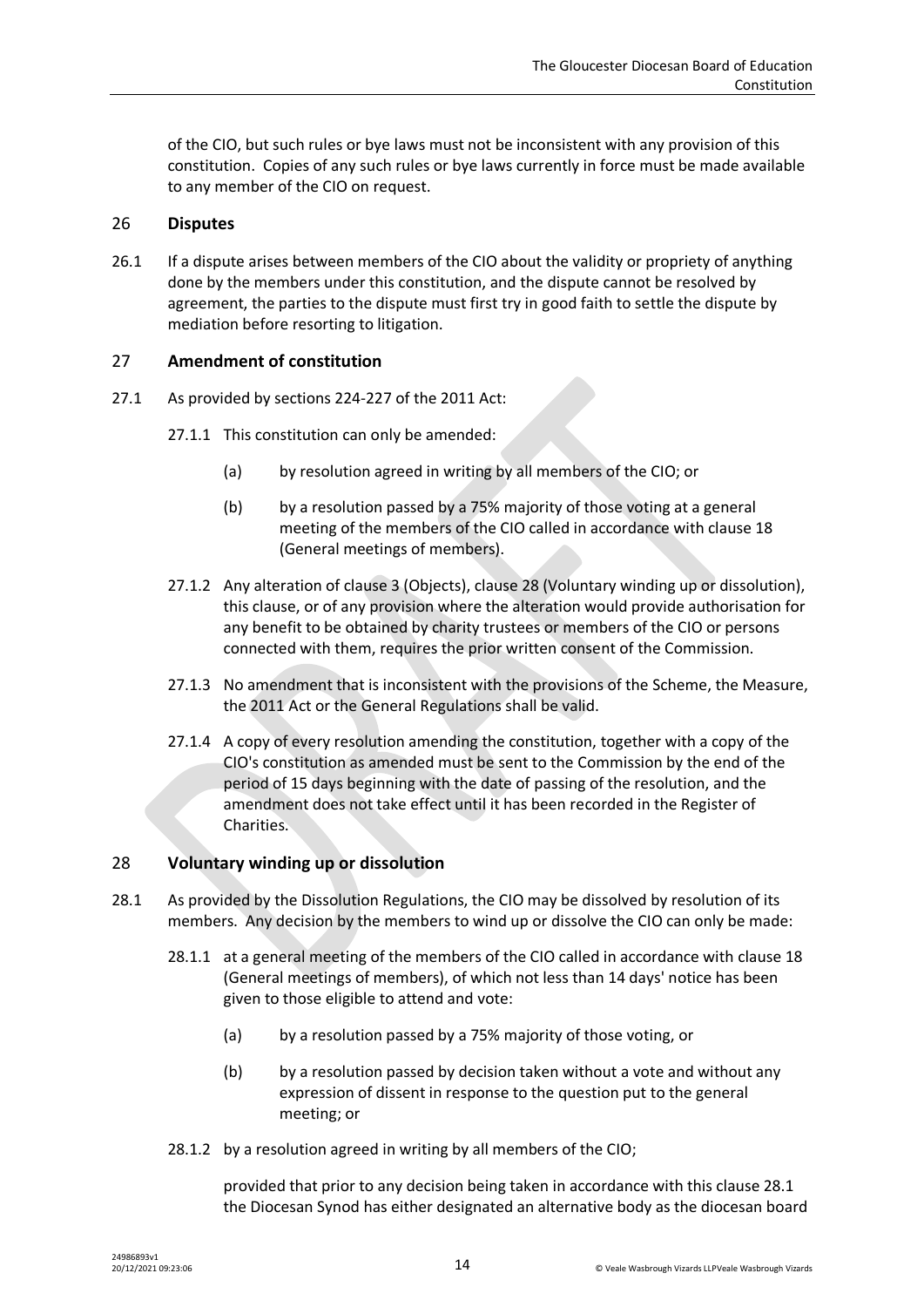of education for the Diocese or has revoked the Scheme and does not intend to replace it.

- 28.2 Subject to the payment of all the CIO's debts:
	- 28.2.1 Any resolution for the winding up of the CIO, or for the dissolution of the CIO without winding up, may contain a provision directing how any remaining assets of the CIO shall be applied.
	- 28.2.2 If the resolution does not contain such a provision, the charity trustees must decide how any remaining assets of the CIO shall be applied.
	- 28.2.3 In either case the remaining assets must be applied for charitable purposes the same as or similar to those of the CIO.
- 28.3 The CIO must observe the requirements of the Dissolution Regulations in applying to the Commission for the CIO to be removed from the Register of Charities, and in particular:
	- 28.3.1 the charity trustees must send with their application to the Commission:
		- (a) a copy of the resolution passed by the members of the CIO;
		- (b) a declaration by the charity trustees that any debts and other liabilities of the CIO have been settled or otherwise provided for in full; and
		- (c) a statement by the charity trustees setting out the way in which any property of the CIO has been or is to be applied prior to its dissolution in accordance with this constitution;
	- 28.3.2 the charity trustees must ensure that a copy of the application is sent within 7 days to every member and employee of the CIO, and to any charity trustee of the CIO who was not privy to the application.
- 28.4 If the CIO is to be wound up or dissolved in any other circumstances (and the Diocesan Synod has designated an alternative body as the diocesan board of education for the Diocese), the provisions of the Dissolution Regulations must be followed.

# <span id="page-14-0"></span>29 **Interpretation**

- 29.1 In this constitution:
	- 29.1.1 **Bishop** means the bishop of the Diocese.
	- 29.1.2 **Board of Finance** means the Gloucester Diocesan Board of Finance, a company limited by guarantee incorporated in England and Wales (registered company number 00162165) and registered charity (registered charity number 251234).
	- 29.1.3 **charity trustee** means a charity trustee of the CIO (and, for the avoidance of doubt, includes the ex-officio trustee, the appointed trustee, the elected trustees and the co-opted trustees).
	- 29.1.4 The **Communications Provisions** means the Communications Provisions in Part 9, Chapter 4 of the General Regulations.
	- 29.1.5 **connected person** means: